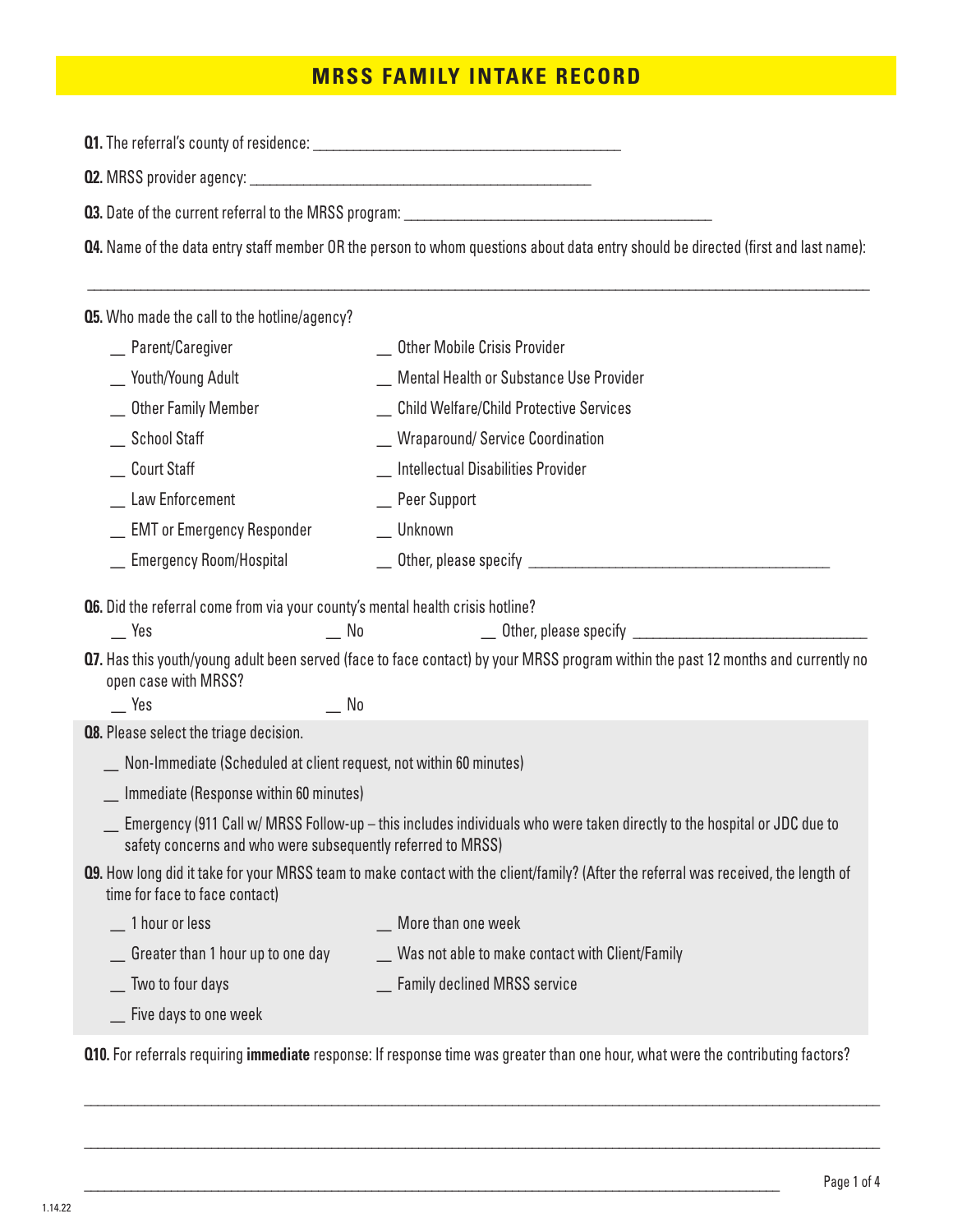|  |  | <b>Q11.</b> Please select the resulting action implemented from the initial MRSS call or referral. |
|--|--|----------------------------------------------------------------------------------------------------|
|  |  |                                                                                                    |

- \_ No further action/or not able to reach the family to follow up on referral (Use if you never talked to the family about services) NO SERVICE PROVIDED - If selected, none of the following questions (Q12 and beyond) need to answered.
- Referred to MRSS but declined (Use if you spoke with the family and they did not want services) NO SERVICE PROVIDED – If selected, go to question 12.
- \_ 72 hour or less stabilization (Crisis intervention provided but not full MRSS you went out at least once and provided services during that visit, but the family didn't want to ongoing stabilization services)
- \_ 72 hour or less stabilization (Crisis intervention provided but not full MRSS Stabilization services not offered due to inadequate program capacity)
- \_ 72 hour or less stabilization (Crisis intervention provided but not full MRSS you went out at least once and provided services during that visit, but the family already receives intensive home based services, e.g. IHBT)
- \_ 4 to 6 Week Stabilization (MRSS) (You provided services to stabilize the situation beyond the initial crisis response)
- **Q12.** Answer this question only if "Referred to MRSS but declined" is selected. Once answered, none of the following questions (Q13 and beyond) need to answered.

If the client refused MRSS, what was the reason?

| וו נווט טווטוונ וטומטטמ וווווטט, וווומנ וועט נווט וטמטטוו                                            |                                |                |
|------------------------------------------------------------------------------------------------------|--------------------------------|----------------|
| __ No further contact made                                                                           | _ Too time intensive           |                |
| _ Not interested                                                                                     | _ No reason was given          |                |
| _ Doesn't think they need help                                                                       |                                |                |
| 013. At what location did the MRSS Team meet with the client and/or family for the initial response? |                                |                |
| _ Family Home                                                                                        | _ Juvenile Detention Center    |                |
| $\_$ School                                                                                          | _ Juvenile Court               |                |
| _Hospital ER                                                                                         | _ Residential Treatment Center |                |
| _ Mental Health/SUD Provider Agency                                                                  | _ No meeting occurred          |                |
| _Police Department<br><u>a sa mga sa</u>                                                             |                                |                |
|                                                                                                      |                                |                |
| <b>Q15.</b> What date was this client first served (face to face) by your provider agency for MRSS   |                                |                |
| <b>Q16.</b> What is the client's gender?                                                             |                                |                |
| $\equiv$ Male                                                                                        | _ Transgender                  |                |
| $\equiv$ Female                                                                                      |                                |                |
| 017. Is the client/young adult Hispanic or Latino?                                                   |                                |                |
| $\mathsf{I}$ Yes                                                                                     | No                             | Unknown        |
| If yes, please specify which ethnic group the client/young adult belongs.                            |                                |                |
| _Central American                                                                                    | $\Box$ Dominican               | _ Puerto Rican |
| $\_$ Cuban                                                                                           | $M$ exican                     | South American |
| Other Hispanic or Latino ethnic group, please specify _                                              |                                |                |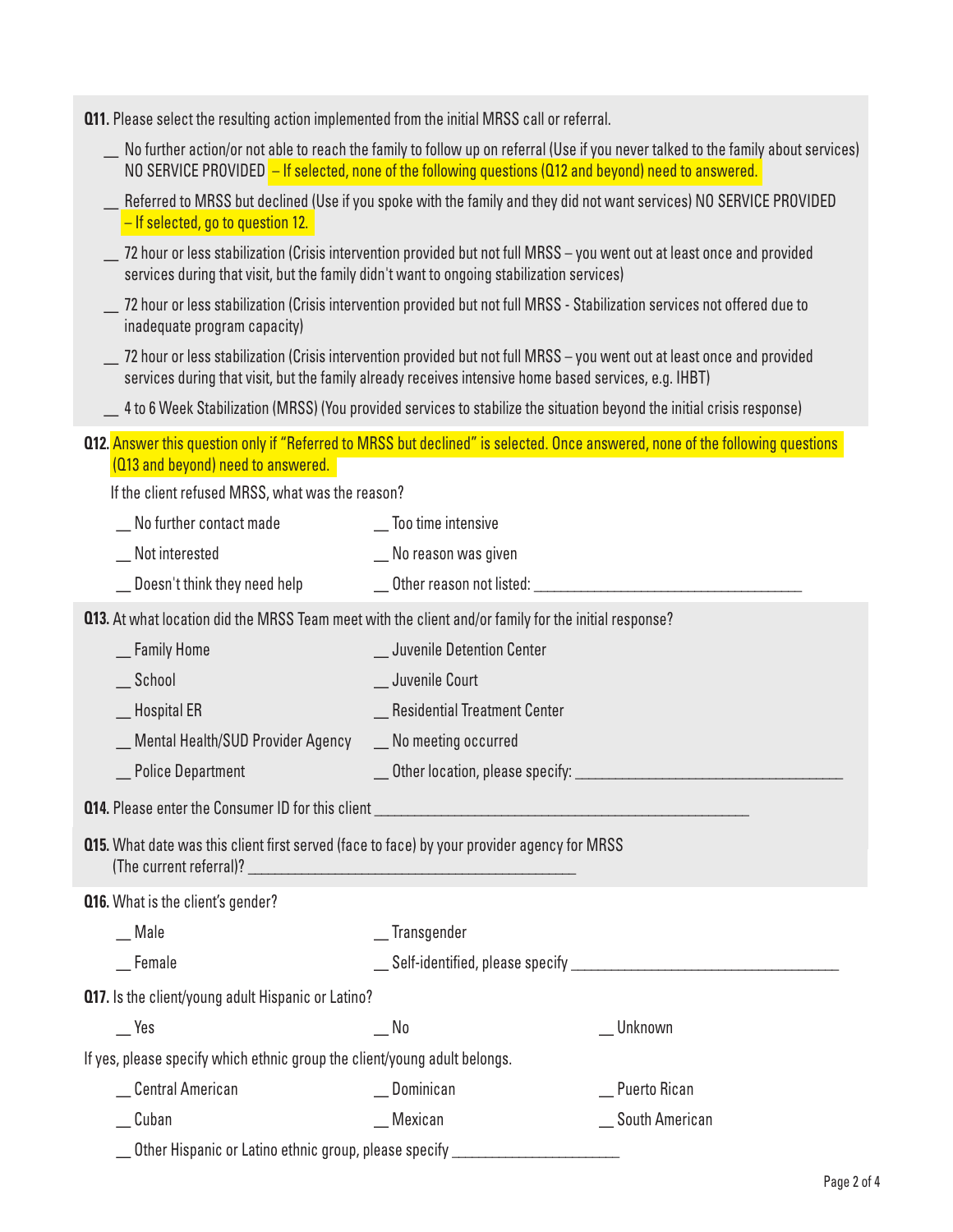| <b>Q18.</b> What race is the client? (select all that apply)                                                        |                                                                                       |                                                             |                                                                                                                                |  |
|---------------------------------------------------------------------------------------------------------------------|---------------------------------------------------------------------------------------|-------------------------------------------------------------|--------------------------------------------------------------------------------------------------------------------------------|--|
| _ African American/Black                                                                                            |                                                                                       | _Middle Eastern, Arab, or North African                     |                                                                                                                                |  |
| _ Alaska Native                                                                                                     |                                                                                       | _ Native Hawaiian/Pacific Islander                          |                                                                                                                                |  |
| _ American Indian                                                                                                   | White                                                                                 |                                                             |                                                                                                                                |  |
| $\equiv$ Asian                                                                                                      | _ Refused to Answer                                                                   |                                                             |                                                                                                                                |  |
|                                                                                                                     |                                                                                       |                                                             |                                                                                                                                |  |
|                                                                                                                     |                                                                                       |                                                             |                                                                                                                                |  |
| 021. Is this child in foster care/custody of Job & Family Services?                                                 |                                                                                       |                                                             |                                                                                                                                |  |
| $\mathsf{I}$ Yes                                                                                                    | $\mathbf{N}$                                                                          |                                                             | _ Unknown                                                                                                                      |  |
| home?                                                                                                               |                                                                                       |                                                             | 022. If the primary language spoken in the home is not English, what is the other primary language spoken by the family in the |  |
| $\equiv$ Spanish                                                                                                    |                                                                                       | _American Sign Language (ASL) __ Korean                     |                                                                                                                                |  |
| $-$ Arabic                                                                                                          | _Chinese                                                                              |                                                             | _Vietnamese                                                                                                                    |  |
|                                                                                                                     | __ Other language not listed above, please specify ____________________________       |                                                             |                                                                                                                                |  |
|                                                                                                                     |                                                                                       |                                                             |                                                                                                                                |  |
| <b>024.</b> With which of the following agencies/systems is the child/young adult involved? (select all that apply) |                                                                                       |                                                             |                                                                                                                                |  |
| _Mraparound/Service Coordination                                                                                    |                                                                                       | _ Juvenile Court (Unruly/Delinquency /Diversion) /Probation |                                                                                                                                |  |
| Mental Health Agency/Clinic/Provider                                                                                |                                                                                       | Adult (criminal) Court/Probation                            |                                                                                                                                |  |
| Physical Health Care Agency/ Clinic/ Provider due to<br>chronic health issues                                       |                                                                                       | _ Law enforcement                                           |                                                                                                                                |  |
|                                                                                                                     | _ Substance Abuse Agency/Clinic/Provider<br>Intellectual Disabilities Agency/Provider |                                                             | _MIEP/Special education                                                                                                        |  |
| (Bd. Of DD eligible)                                                                                                |                                                                                       |                                                             | Early Intervention (i.e. Help Me Grow, Early Headstart,<br><b>Every Child Succeeds)</b>                                        |  |
| _ Alternative Educational Setting (including                                                                        |                                                                                       | _ Kinship Navigator                                         |                                                                                                                                |  |
| online/homeschooled, day treatment, PH, etc.)                                                                       |                                                                                       |                                                             | _ None of the above                                                                                                            |  |
| _ Child Welfare/Child Protective Services                                                                           |                                                                                       |                                                             | __ Other, please specify: _______________________                                                                              |  |
|                                                                                                                     | Family Court (i.e. Domestic Rel. Ct, AND unit at Juv. Court)                          |                                                             |                                                                                                                                |  |
| <b>025.</b> During the past 6 months, was the child/young adult insured through(select all that apply)              |                                                                                       |                                                             |                                                                                                                                |  |
| Medicaid                                                                                                            | Private health Insurance (Not Medicaid)                                               |                                                             |                                                                                                                                |  |
| <b>CHIP</b>                                                                                                         | Uninsured                                                                             |                                                             |                                                                                                                                |  |

\_ SSI \_ Other form of insurance, please specify \_\_\_\_\_\_\_\_\_\_\_\_\_\_\_\_\_\_\_\_\_\_\_\_\_